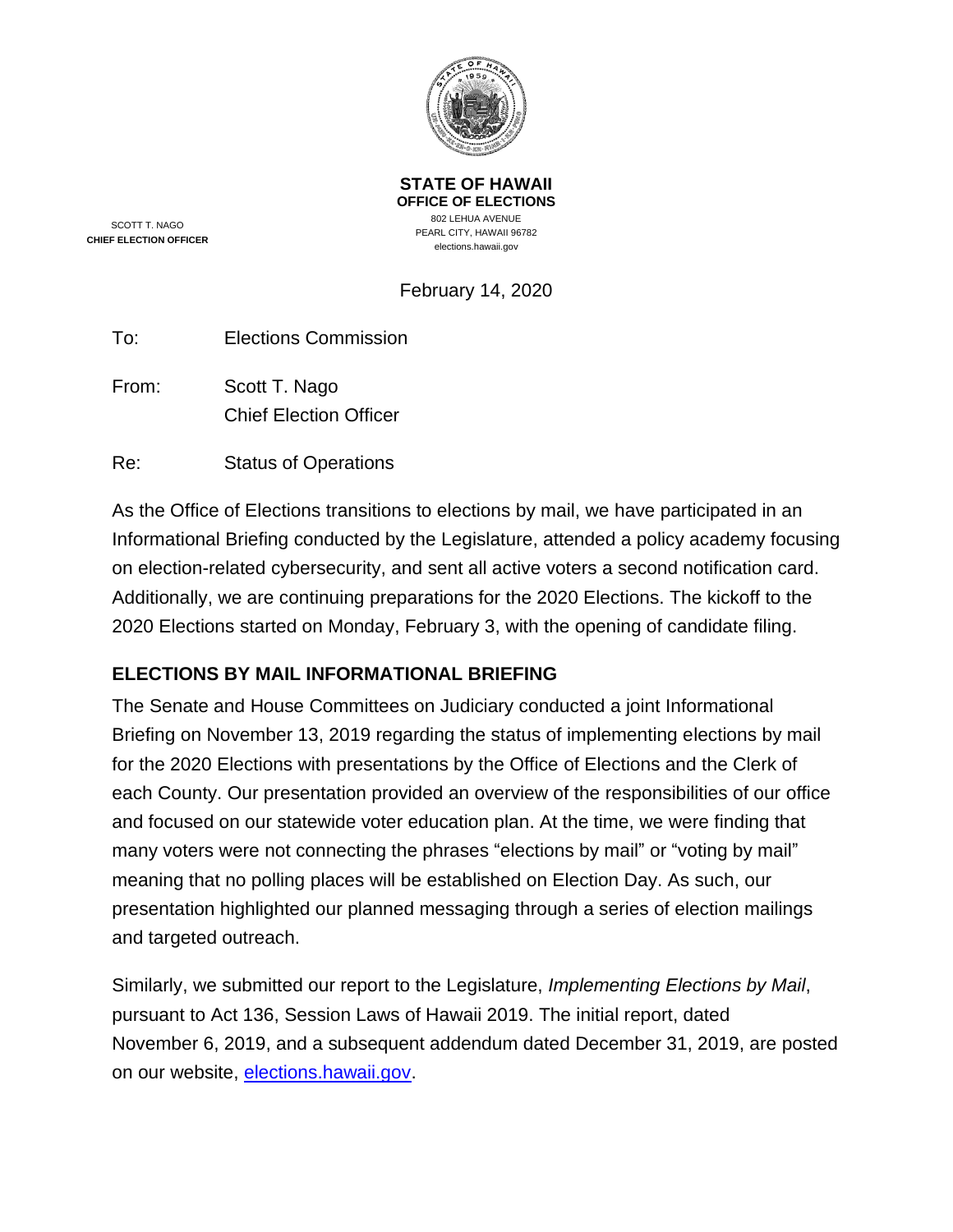## **ELECTION SECURITY**

The Office continues to work with the Hawaii State Fusion Center, Office of Enterprise Technology Services (OETS), and representatives from other government agencies to discuss security and contingency plans for the 2020 Elections.

On January 10, 2020, we participated in a training and tabletop exercise hosted by the National Governors Association (NGA). Also in attendance were the Hawaii State Fusion Center, OETS, as well as representatives from the County Civil Defense and County Elections Divisions, and Hawaii Emergency Management Agency (HI-EMA). This meeting was a follow-up to our selection by the NGA to assist in the development of best practices and strategies to improve election security and allowed us to build on our relationships with key players in the area of cybersecurity.

## **NOTIFICATION POSTCARDS**

In mid-January, the Office of Elections began sending out over 658,000 notification postcards, providing dates and deadlines, to active registered voters in our State. The postcard is part of a series of election mailings to raise awareness about the transition to elections by mail and ensure the voter registration rolls are up to date.

We have been promoting the postcard through our social media, including Twitter, Facebook, and Instagram, and sent out a press release asking voters to be on the lookout for the card through the end of January. We are asking voters who do not receive a postcard to check their voter registration online at olyr.hawaii.gov or by calling our Office or their County Elections Division to verify their voter registration status.

Election mailings serve as notices of voter registration and confirm that a mail ballot packet will be delivered for each election. County Election Officials also use the process of sending election mailings to update and maintain their voter registration roll through non-delivery and checks using the National Change of Address service. Over 769,000 Hawaii residents are registered to vote, however, more than 14% have outdated addresses and must update their record before a mail ballot packet will be sent for the election. By law, mail ballot packets are not forwardable.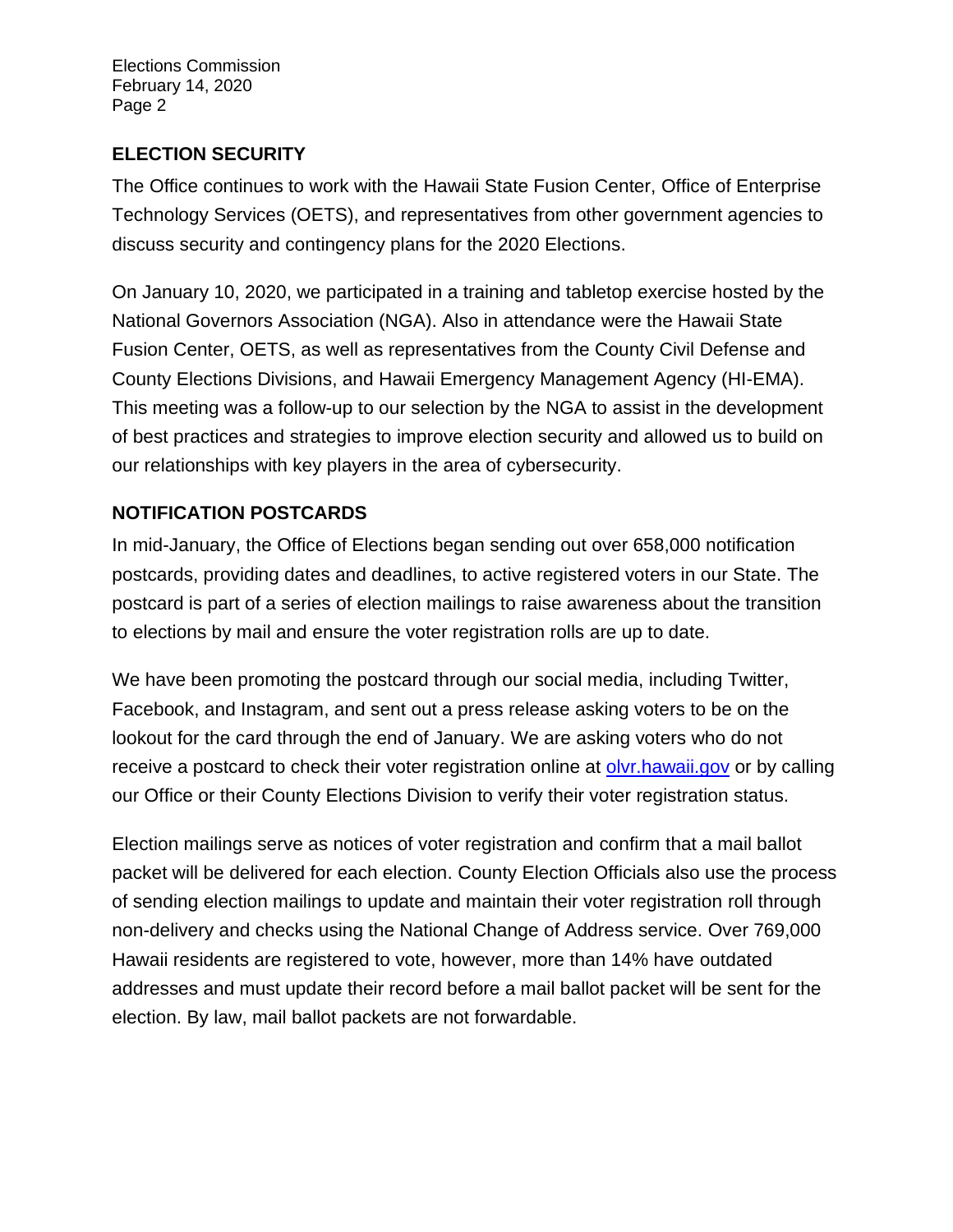

**Online Voter Registration Transactions, January 2019 to January 2020**

Following the delivery of election mailings, the transactions and traffic to the Online Voter Registration System (OLVR) increased as demonstrated in the graph above.

We are preparing another election mailing, a signature capture card, to be sent to voters in the beginning of April. This mailing is asking voters to provide a current sample of their signature and return it to their County Elections Division.

As voters return their signature sample, the County Elections Divisions will attach it to their voter registration record for use when validating the signed voted return envelope for the election. While it is not mandatory for voters to return their card, it will reduce discrepancies that may arise during receipt and validation of return envelopes. We would note that if there is a discrepancy with a voter's signature on the return envelope, they will have up to 5 business days after the election to correct their signature and have their ballot counted.

Our office is currently procuring radio and television commercials highlighting the importance of the card and the transition to elections by mail, in addition to promoting the message through our social media and website.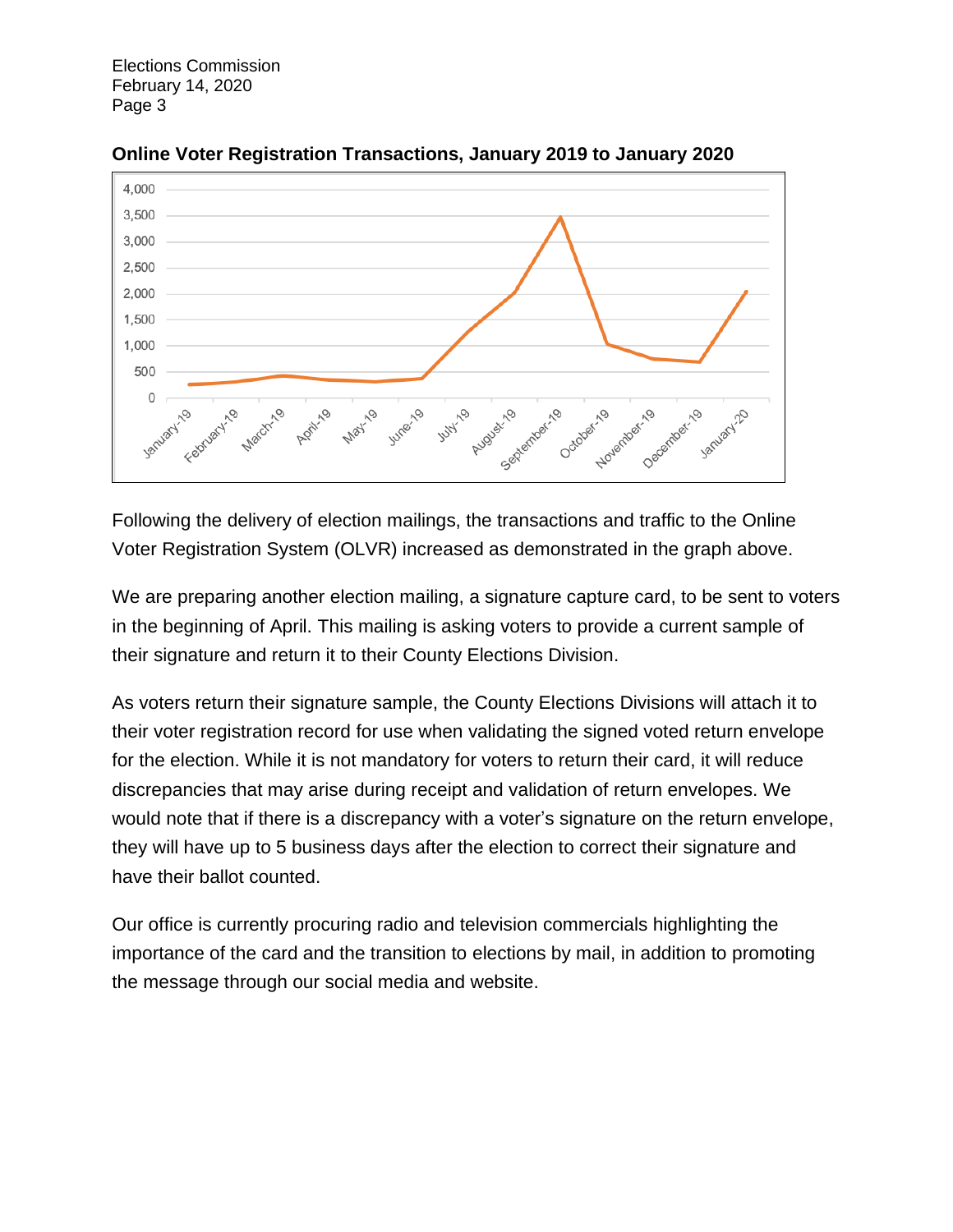## **PREPARATION FOR THE 2020 ELECTIONS**

We are continuing preparation and implementation of our voter education and media campaign, as well as conducting ongoing discussions with the County Elections Divisions and vendors, and finalizing various logistical matters.

#### **Inventory**

In late December, the Office of Elections focused on inventory and warehouse organization. Since elections are conducted on two-year cycles, in the odd-numbered years, we make our preparations for the upcoming elections to establish operations at the State Capitol, provide supplies to the neighbor islands, and procure necessary materials. Following the election in the even-numbered years, we will inventory and unpack the supplies used during the previous election and prepare for the next election cycle.

We have received approval to use the State Capitol, beginning in July, to serve as the base of operations for the 2020 Elections. As such, we will move into the Senate Chamber on July 15, 2020. The Senate Chamber will serve as the counting center in Honolulu and be used to compile and release the election results. Ahead of each Election Day, we have reserved use of Senate Conference Room 016 to serve as a control center to answer inquiries from the public that may arise. On Election Day, we have reserved House Conference Room 423 to serve as a meeting room for the Board of Registration to resolve any challenges to a voter's registration. We will vacate the State Capitol by November 30, 2020. As in prior election years, related matters, such as parking, air-conditioning, custodial services, and security at the State Capitol are also being addressed.

## **Seasonal Staffing**

On January 2, 2020, our seasonal election specialists to support ballot operations and counting center operations started. The ballot operations specialist supports candidate filing and ballot proofing, printing, and delivery. The counting center operations specialist is responsible for recruiting and training counting center officials, coordinating the testing of the voting and vote counting system, and processing of voted ballots. These positions run through December 31, 2020.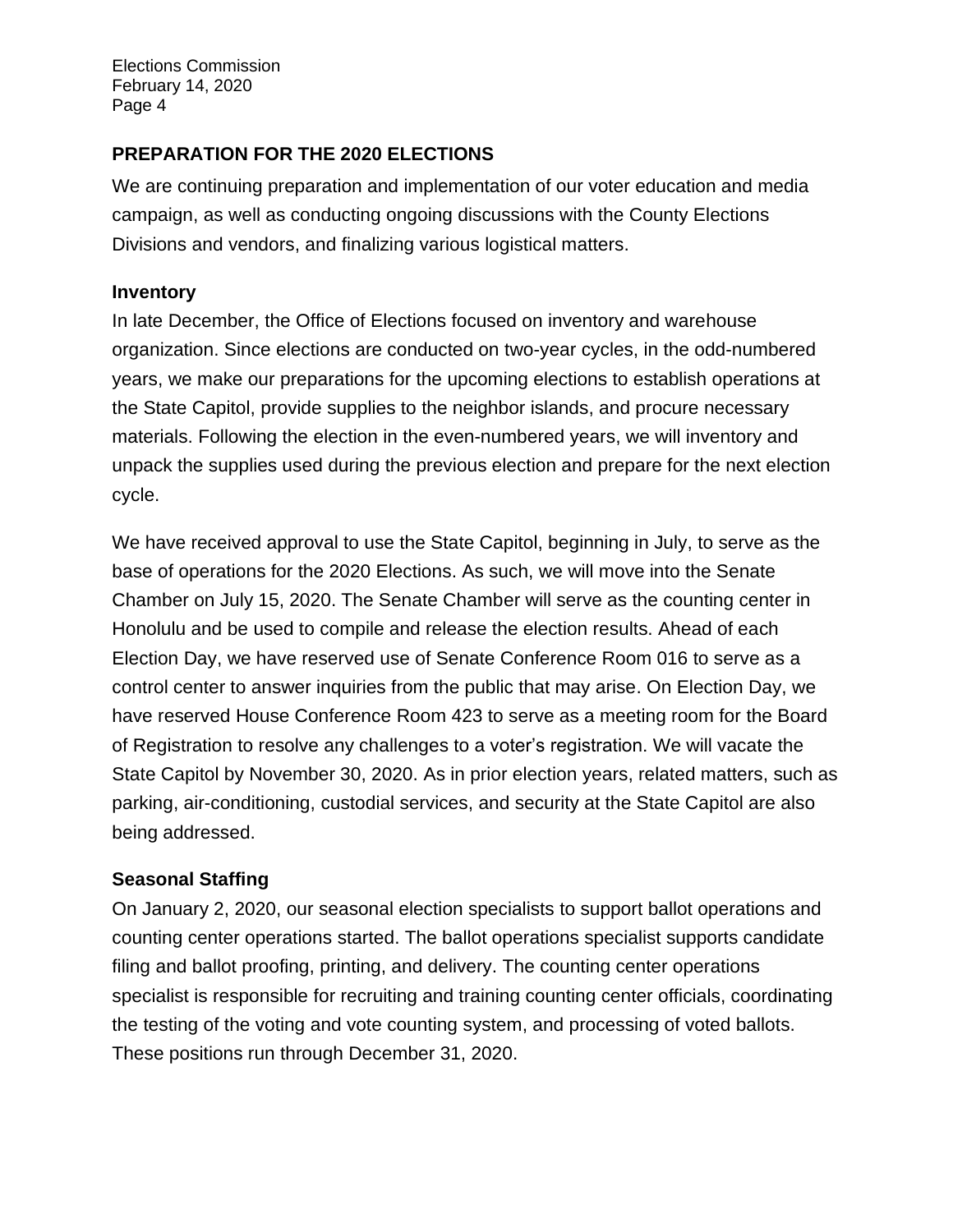In previous elections, in the polling place model, we would also be looking to hire seasonal election assistants to recruit and train the polling place officials to staff the polling places. However, as we implement elections by mail, we will not be hiring these election assistants.

## **Candidate Filing**

Candidate filing opened on February 3, 2020 and runs through June 2, 2020. The candidate filing process allows qualified individuals to appear on the ballot. Individuals interested in running for office must submit an application to receive a nomination paper, obtain signatures from registered voters of the jurisdiction for the office sought, and file the nomination paper with the appropriate filing fee based on the office.

A total of 107 seats are up for election, which consists of 4 federal seats, 68 state seats, and 35 county seats. Every Friday, we post a list of candidates who have been issued or filed a nomination paper on our website. Historically, an average of 400 nomination papers are issued of which 318 are filed per election.

Our office in Pearl City provides candidate filing services for federal and state offices. In May 2020, we will open a satellite location at the State Office Tower. It will open on May 5 and will serve the public on Tuesdays and Thursdays until May 21, and will be open daily beginning May 26.

The neighbor island Counties provide candidate filing services to candidates for federal and state offices, on our behalf, in addition to candidates for county offices. The City and County of Honolulu services candidates for its city offices.

Prior to the opening of candidate filing, the Office of Elections updated the candidate filing procedures, Candidate's Manual, and candidate filing system. In addition, training was provided to staff as well as county staff who are assisting with candidate filing.

## **Political Party Petitions**

The deadline to file petitions to form a political party for ballot purposes is February 20, 2020. The law requires that the petition must contain signatures of currently registered voters comprising not less than one-tenth of one per cent of the total registered voters of the state as of the 2018 General Election. In 2018 there were 756,751 registered voters, which results in 757 signatures being required.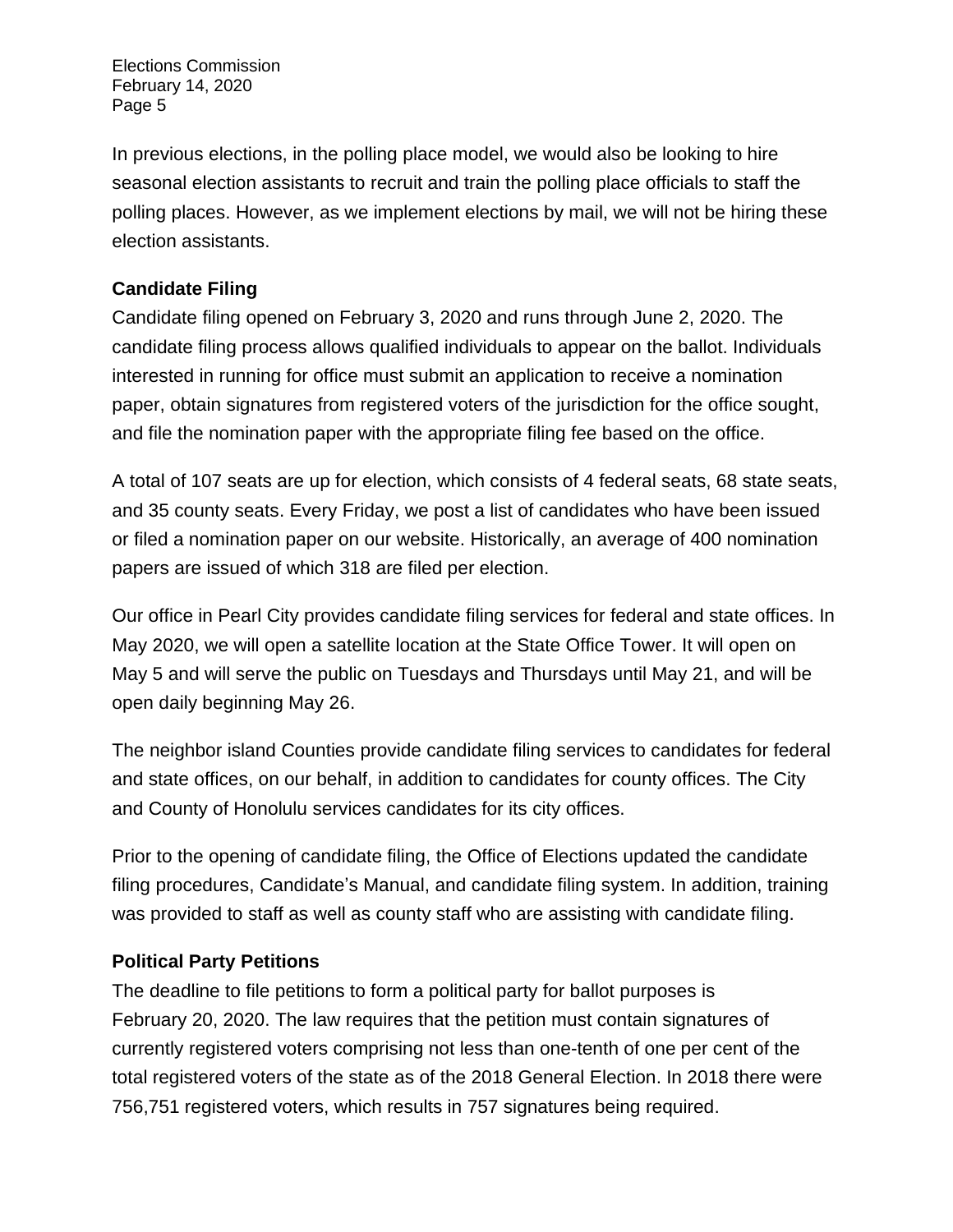As of February 12, 2020, nine political parties have been issued petitions and zero have filed. However, we expect some prospective political parties will file their petition by the deadline. After a petition is filed and if there are no objections by another political party within 20 business days, the filed political party will be recognized and eligible to have candidates appear on the ballot.

Currently there are 4 political parties that are eligible to field candidates; the Democratic Party of Hawaii, the Green Party of Hawaii, the Libertarian Party of Hawaii, and the Hawaii Republican Party.

## **LEGISLATION**

We are monitoring and testifying on election-related measures as they progress through the Legislature. In our report, *Implementing Elections by Mail*, submitted to the Legislature, we proposed a variety of housekeeping amendments addressing the implementation of elections by mail. Additionally, our Office submitted the following three measures, of which two highlight proposed amendments to elections by mail and one addresses state senate vacancies.

## **HB 1751 and SB 2137, Relating to Elections**

This bill authorizes the county clerks to operate additional voter service centers with varying days or hours of operation to address areas where it might be more difficult to establish voter service centers that meet the current requirements.

## **HB 1752 and SB 2138, Relating to Elections**

This bill reestablishes the definition of "precincts" as the "smallest political subdivision established by law." Act 136, SLH 2019, removed the term "precinct," due to the association with polling places. However, in practice, election officials use precincts as the geographical boundaries of voters including the intersecting boundaries associated with different offices or jurisdictions (i.e., areas where voters are eligible to vote for certain offices). Other states that conduct elections by mail continue to use precincts to ensure that each voter is provided the correct ballot associated with where they live, and similarly that election results are properly reported by these areas.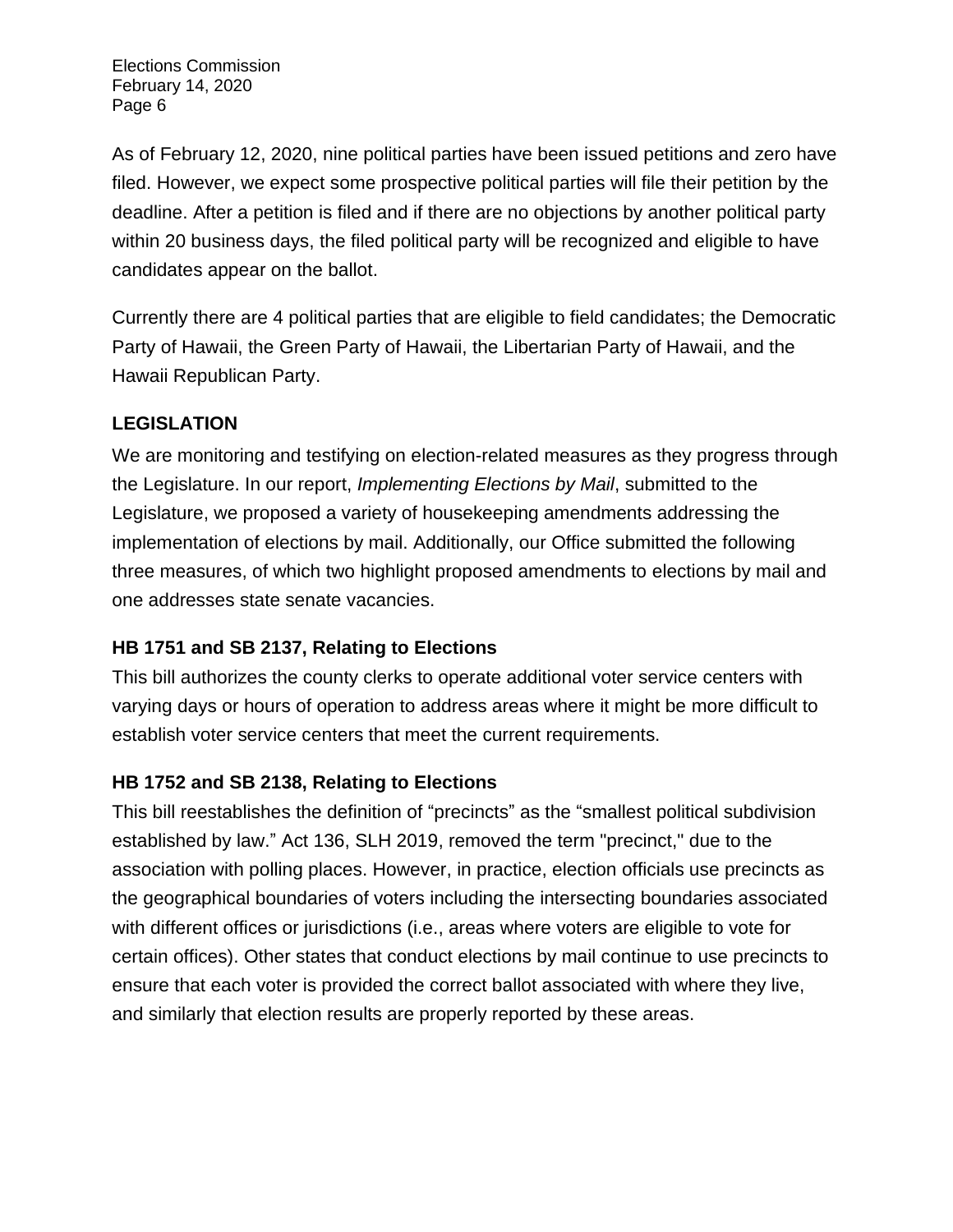## **HB 1753 and SB 2139, Relating to Vacancies**

This bill amends the filing deadline for candidates to fill a vacant state senate seat. Currently, if a vacancy occurs after the close of candidate filing, a candidate who has already filed for a different office would not be able to run for the vacant seat. This bill also ensures we are able to comply with the federal requirements of the Uniformed and Overseas Citizens Absentee Voting Act (UOCAVA) to mail covered voters a ballot 45 days prior to the election.

## **CONCLUSION**

As a follow-up to the last meeting, the League of Women Voters testified about publishing the list of voters being removed from the voter registration rolls following the General Election. The information is publicly available through each County Elections Division as they are statutorily responsible for voter registration. As voter registration records are constantly updated, the list is provided by request as a snapshot in time.

Additionally, we have issued a notice of award to Hart InterCivic as a result of our Request for Proposals for a Voting and Vote Counting System and Ancillary Services. The proposal was just under \$3,000,000 per election for the 2022, 2024, and 2026 Elections. We will continue to lease the voting and vote counting system which includes maintenance and operation and we have included the mailing house services such as addressing, inserting, sorting, and sending mail ballot packets. Following the 2026 Elections, we have the option to extend for three more Elections – 2028, 2030, 2032.

If you have any questions, please feel free to contact me at (808) 453-VOTE (8683) or 1-800-442-VOTE (8683).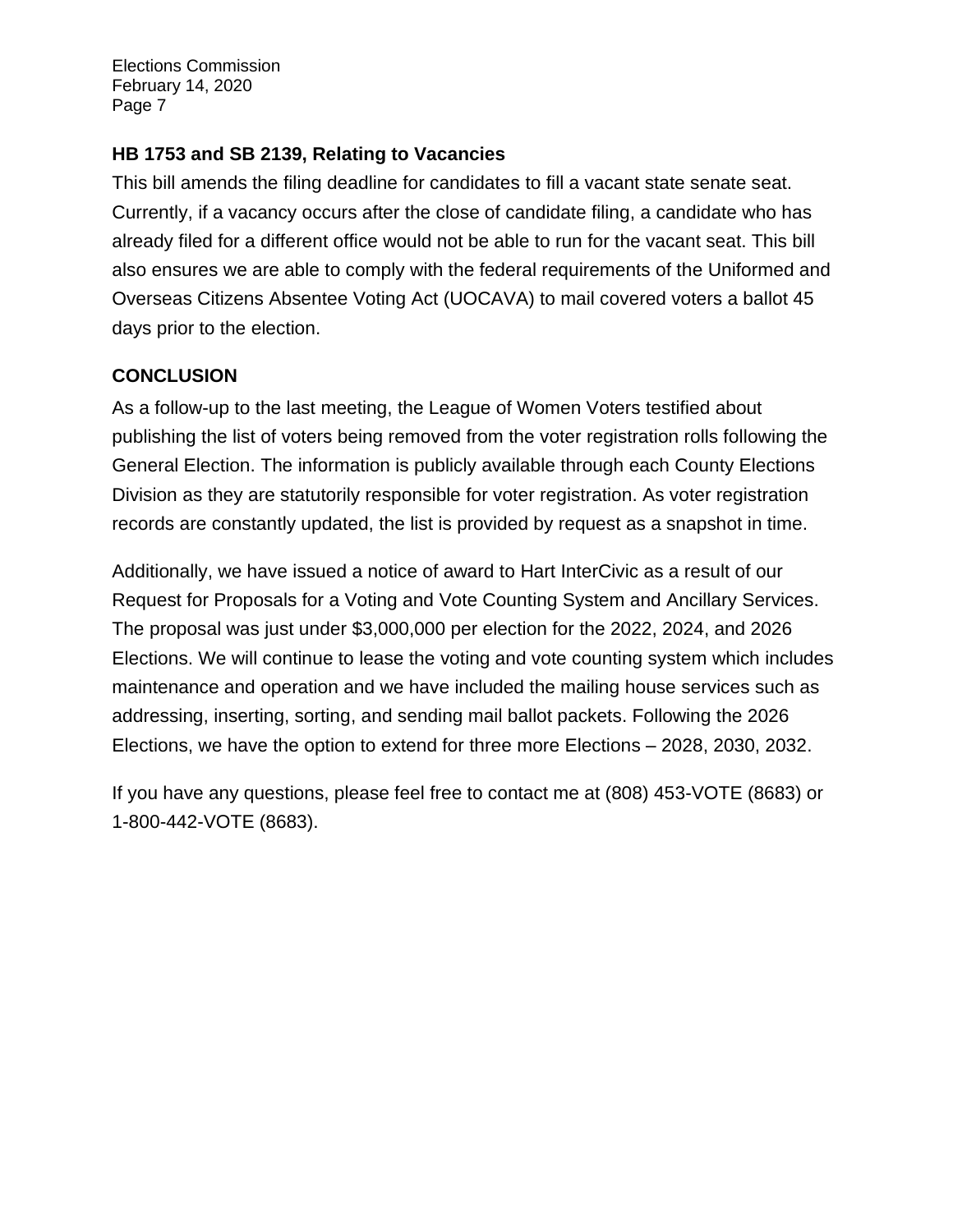## **OFFICE OF ELECTIONS PRESENTATION TO THE LEGISLATURE**



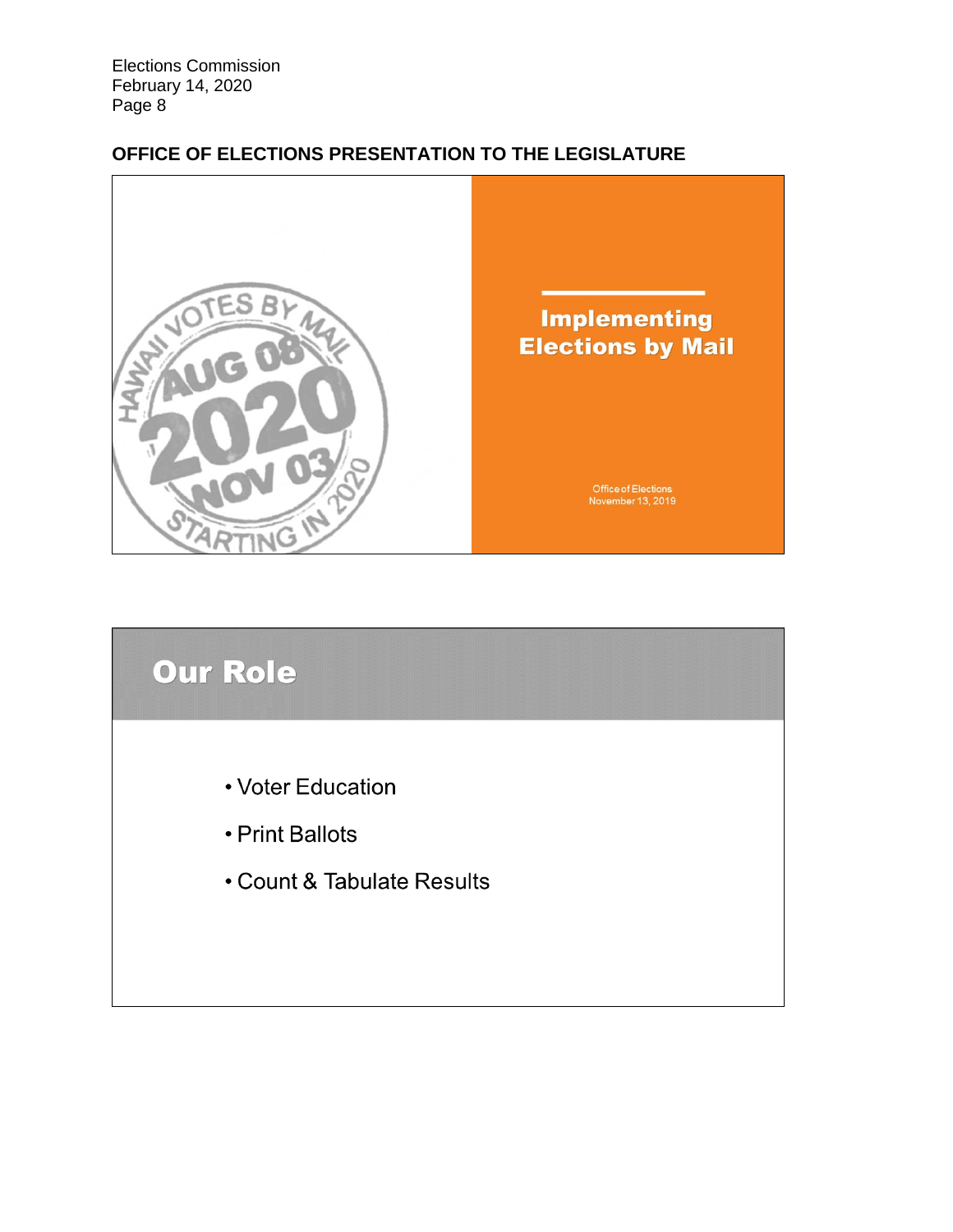

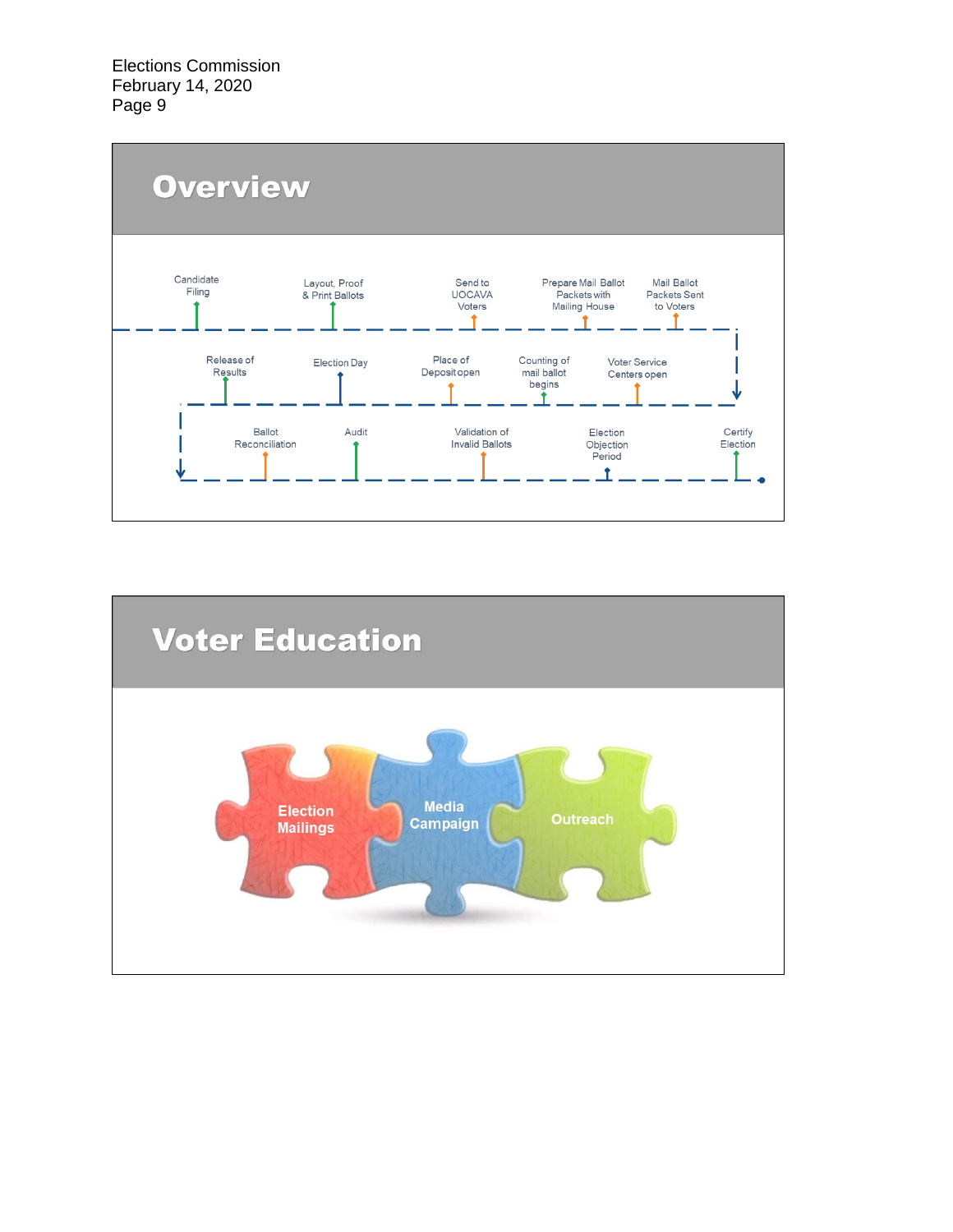

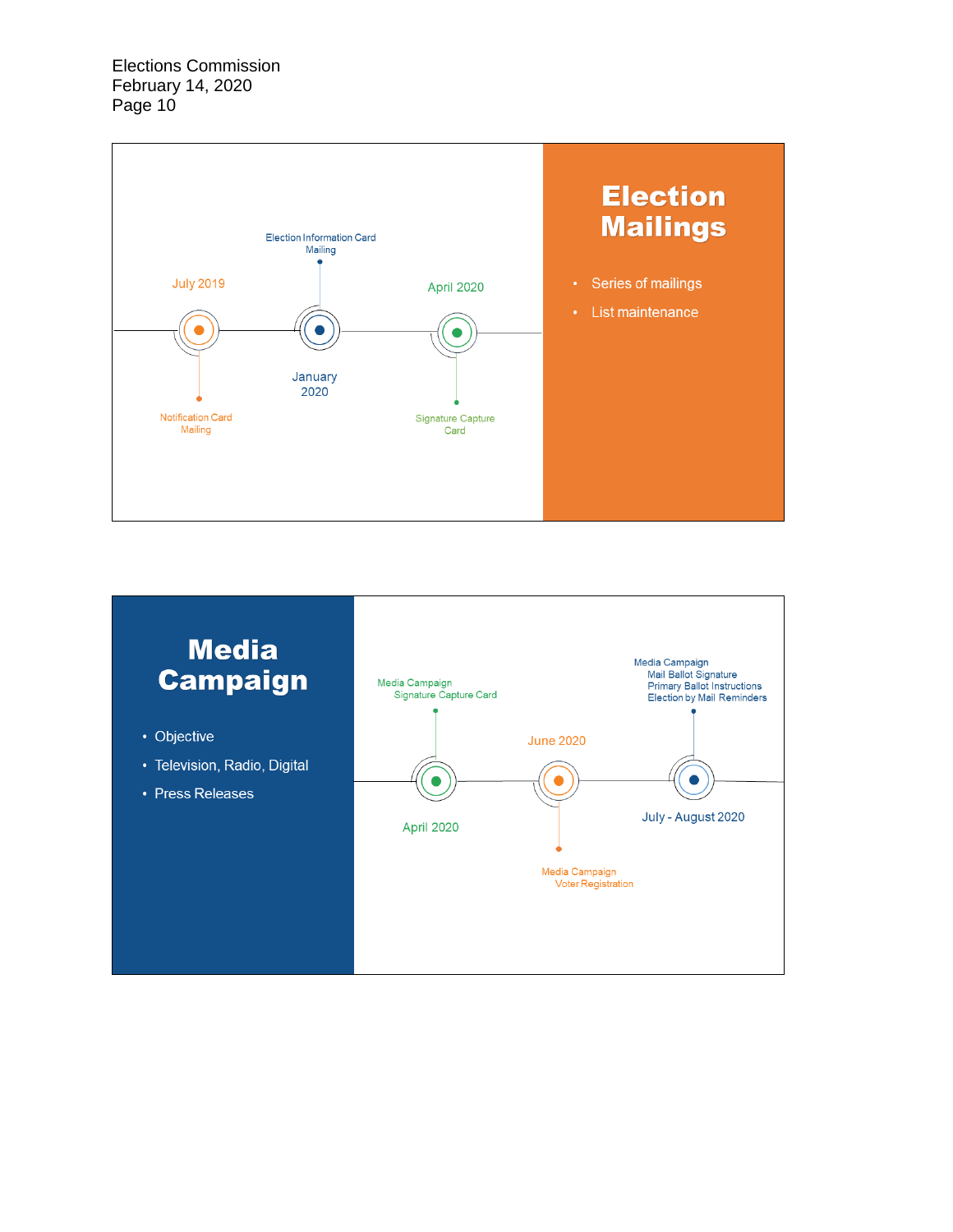

|                  |                                                                                                                              |               | <b>Outreach</b>                                                                                                                     |
|------------------|------------------------------------------------------------------------------------------------------------------------------|---------------|-------------------------------------------------------------------------------------------------------------------------------------|
| <b>June 2019</b> | Community Outreach<br>Young Voter Registration Program<br>College Students<br><b>Disability Community</b><br>Senior Citizens | November 2020 | • Objective<br>• Tabling Events & Voter<br><b>Information Booths</b><br>• Community-Based<br>Organizations<br>• Voter Presentations |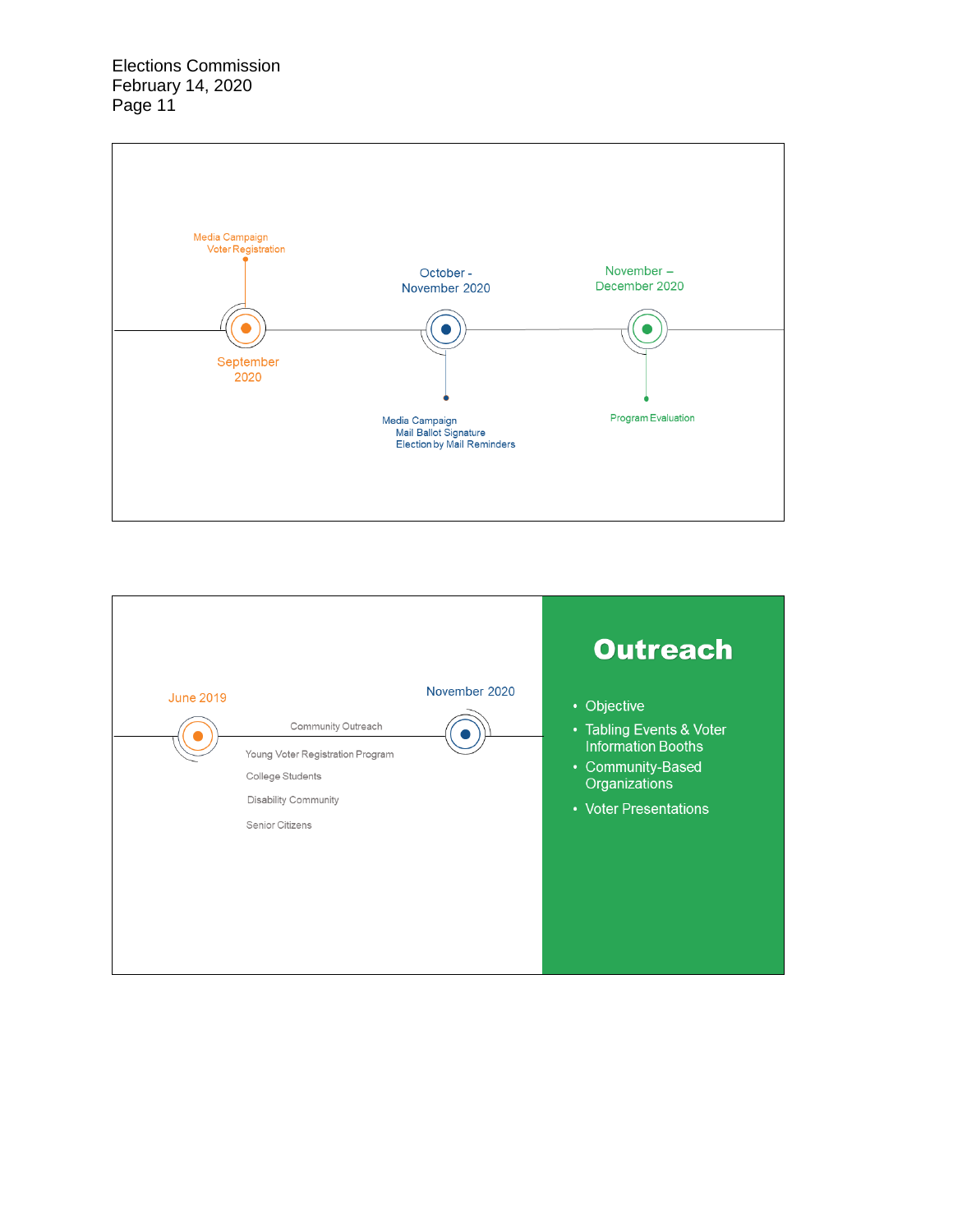